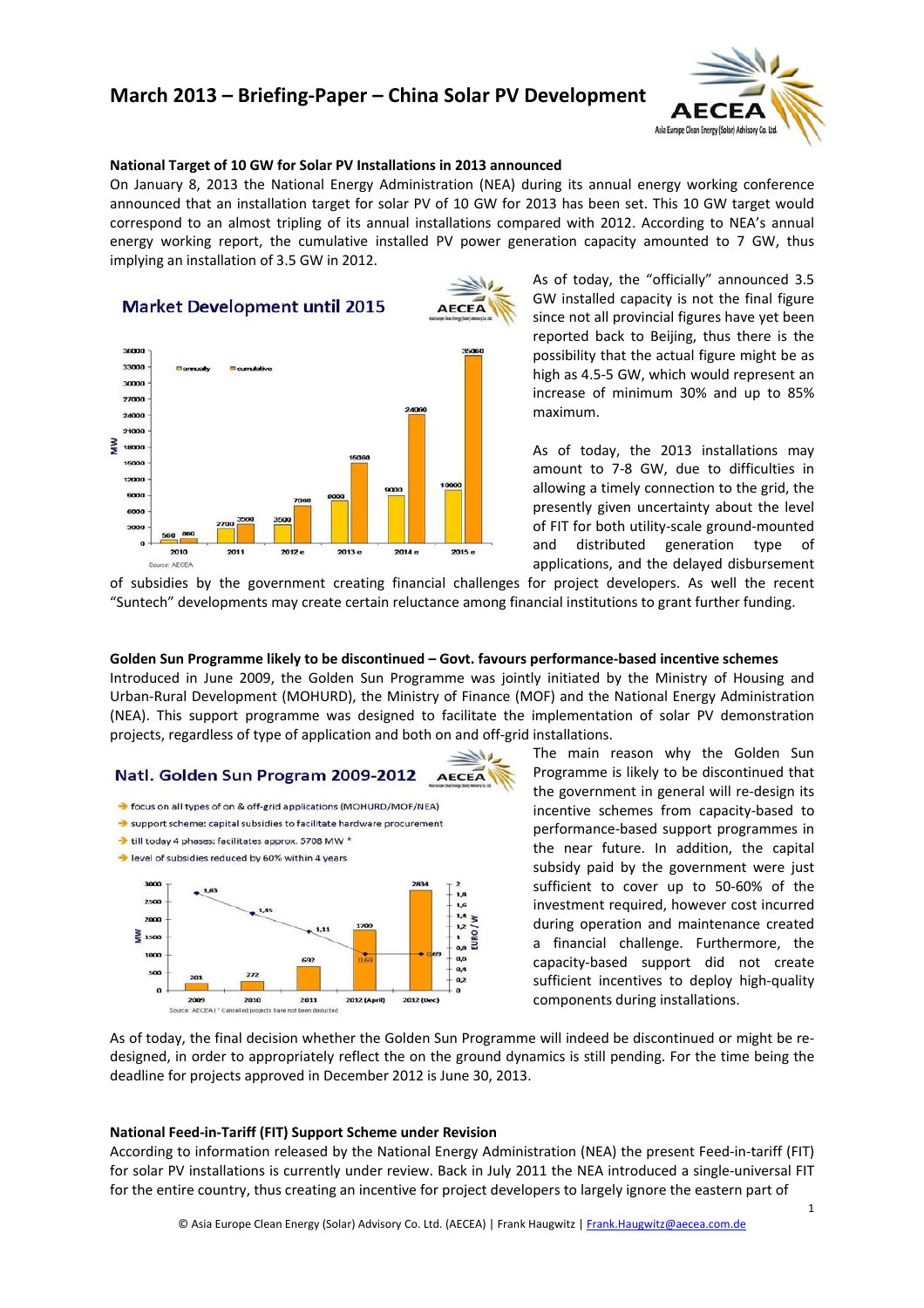## **March 2013 – Briefing‐Paper – China Solar PV Development**



western regions are in general characterized by less industrial development, low population density, and consequently low energy demand, thus installations realized in these areas were facing issues related to grid China and to almost entirely focus on provinces like Qinghai, Gansu, Ningxia, Xinjiang, and Inner Mongolia located in China's western regions, due to the prevailing higher level of solar radiation. However, China's connection, transmission, and distribution. The 2011 FIT support scheme largely favoured large-scale groundmounted systems.

RMB/kWh (approx. € 12 cents // US\$ 16 cents) of up to 25% depending on the region. The "new" level of FIT is being determined by the level of solar radiation and shall ensure that an IRR of 8% will be achieved in any of The first draft of "New FIT Regulations" for solar PV installations is featuring a differentiated FIT for in total four regions across the country. The proposed new level of FIT is calling for a reduction of the present FIT of 1 these four regions. Overall, a differentiated FIT shall ensure a more even market development throughout China. Perhaps most importantly, the draft of the "New FIT Regulations" has confirmed that the FIT shall be granted for a period of up to 20 years. Previously related official documents released by central govt. entities did not clearly stipulate for how long project developers were entitled to obtain the FIT.

generation of solar PV power. Accordingly, in addition to the local retail electricity tariff a FIT of RMB 0.35 / Wh (€ EUR 4 cents // US\$ 5 cents) shall be added. Given the different levels of retail electricity tariff k Along with the revision of the current FIT support regime the central govt. announced that relevant govt. entities are in the process to elaborate a FIT based support scheme particularly designed for distributed throughout China a number of provinces will be certainly more attractive from an IRR perspective than others.

As of today, it is anticipated that in the coming 2‐3 months a second draft version of the "New FIT Regulations" will be released before becoming eventually effective.

### **hina's 12th Five‐Year‐Plan for Energy Development 2011‐2015 released C**

comprehensive "China's 12<sup>th</sup> Five-Year-Plan for Energy Development 2011-2015". The "Plan" stresses the necessity to access stable and sustainable energy resources while moving towards a greener future. The latter is the main reason why the development of non-fossil energy has been prioritized. The "Plan" incorporates On January 1, 2013 the National Energy Administration (NEA) announced with almost two years delay the subsectors plans (e.g. renewable electricity, biomass, natural gas, coal, etc.) and is a blueprint containing both mandatory and indicative targets. China is expected to invest up to US\$ 2.17 trillion during the 5‐year period until 2015. Below are excerpts of the "Plan" with a relevance to both renewable energy and solar.

| <b>Category</b>                                  | <b>Indicator</b>                                | <b>Unit</b>         | 2010<br><b>Value</b> | 2015<br><b>Target</b> | <b>Annual</b><br><b>Change</b> | <b>Type</b> |
|--------------------------------------------------|-------------------------------------------------|---------------------|----------------------|-----------------------|--------------------------------|-------------|
| Quantity of Energy<br>Consumed and<br>Efficiency | Share of Non-Fossil<br><b>Fuels</b>             | Percent<br>of total | 8.6%                 | 11.4%                 | 4.3%                           | Indicative  |
| <b>Energy Production</b><br>and Supply           | Non-Fossil Energy<br><b>Production Capacity</b> | Mtce                | 280                  | 470                   | 10.9%                          | Indicative  |
| Electricity<br>Development                       | Solar                                           | GW                  | 0.86                 | 21                    | 89.5%                          | Indicative  |
| Improvement in<br>People's Livelihood            | Green Energy<br>Demonstration<br>Counties       | Number              | 108                  | 200                   | 13.1%                          | Indicative  |

By 2015 the total installed electricity generation capacity shall amount to 1490 GW and the majority of capacity additions shall come from renewables, nuclear, and gas. Solar PV power generation capacity is expected to have the highest percentage of annual increase of 89.5%. Over the last two years since March 2011 the solar target has been steadily increased from 5 GW to 10, 15, 21, and now 35 GW. The target of 35 GW has been announced after the plan was published, which contains indicative targets only.